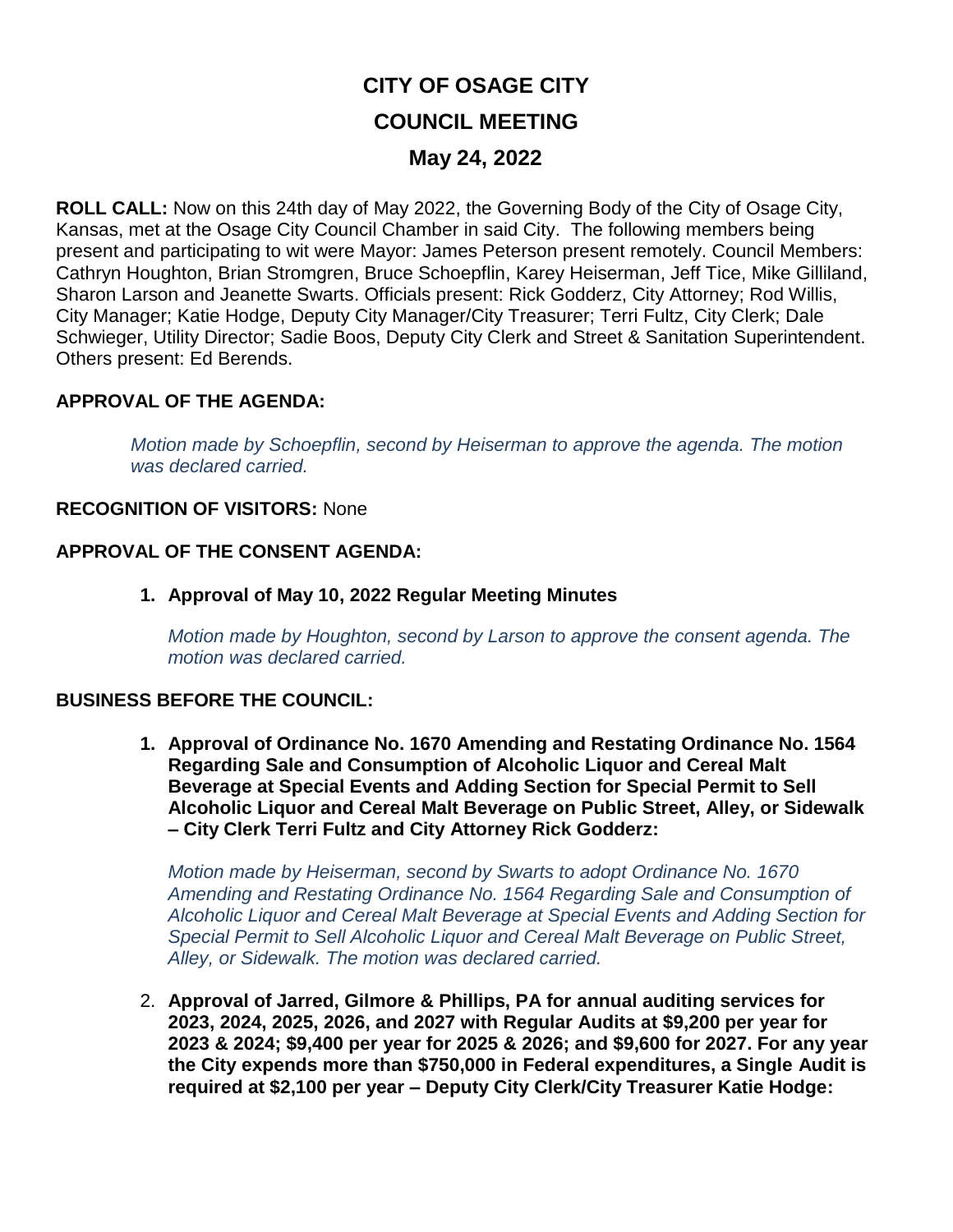*Motion made by Swarts, second by Tice to approve the annual auditing services for 2023, 2024, 2025, 2026, and 2027 with Regular Audits at \$9,200 per year for 2023 & 2024; \$9,400 per year for 2025 & 2026; and \$9,600 for 2027. For any year the City expends more than \$750,000 in Federal expenditures, a Single Audit is required \$2,100 per year. The motion was declared carried.*

# **3. Set a 2023 Budget Work Session on Tuesday June 7, 2022 at 7:00 p.m. as authorized by Osage City Code – Deputy City Clerk/City Treasurer Katie Hodge:**

*Motion made by Schoepflin, second by Tice to set a 2023 Budget Work Session on Tuesday, June 7, 2022 at 7:00 p.m. at the Osage City Council Chamber. The motion was declared carried.*

# **4. Preliminary discussion on the Revenue Neutral Rate for the 2023 Budget Work Session – Deputy City Clerk/City Treasurer Katie Hodge:**

Deputy City Manager/City Treasurer Katie Hodge gave a brief overview of how the Revenue Neutral Rate works. With the budget work sessions coming up this will be a decision that will need to be made whether the Council is going to exceed the Revenue Neutral Rate or not for the 2023 budget year.

#### **5. Authorization to conduct a traffic study for each proposed pedestrian crosswalk safety device on Market Street as required by KDOT since Market Street is K-31 highway right-of-way – Streets & Sanitation Superintendent Fred Hallowell:**

Streets & Sanitation Superintendent Fred Hallowell explained that he and Deputy City Manager/City Treasurer Katie Hodge talked with BG Consultants Jason Hoskinson P.E. about the process of doing a traffic study on Market Street/K-31 Highway for signage at certain street crossings. Jason said that it could be done but at a cost of approximately \$10,000 per crossing. Jason also explained that you could do the traffic study and KDOT may still not approve putting up a lighted sign for the 6<sup>th</sup> & Market/K-31 or for signage at any of the crossings.

City Council had concerns that if the City didn't try to put up signage at certain crossings it would be a liability to the City. City Attorney Rick Godderz explained that the liability would not be on the City but most likely be between the vehicle driver and the pedestrian. They decided to wait on going forward with a traffic study at this time.

# **6. Information – KDOT released information of the USDOT Safe Streets for All (SS4A) Discretionary Grant Program on Wednesday May 18th:**

City Manager Rod Willis provided information about the "Safe Streets and Roads for ALL" grant program to help address the national roadway safety crisis. This might be an avenue to look into for possible funding through the upcoming grant to help address the City street crossings in making them safer.